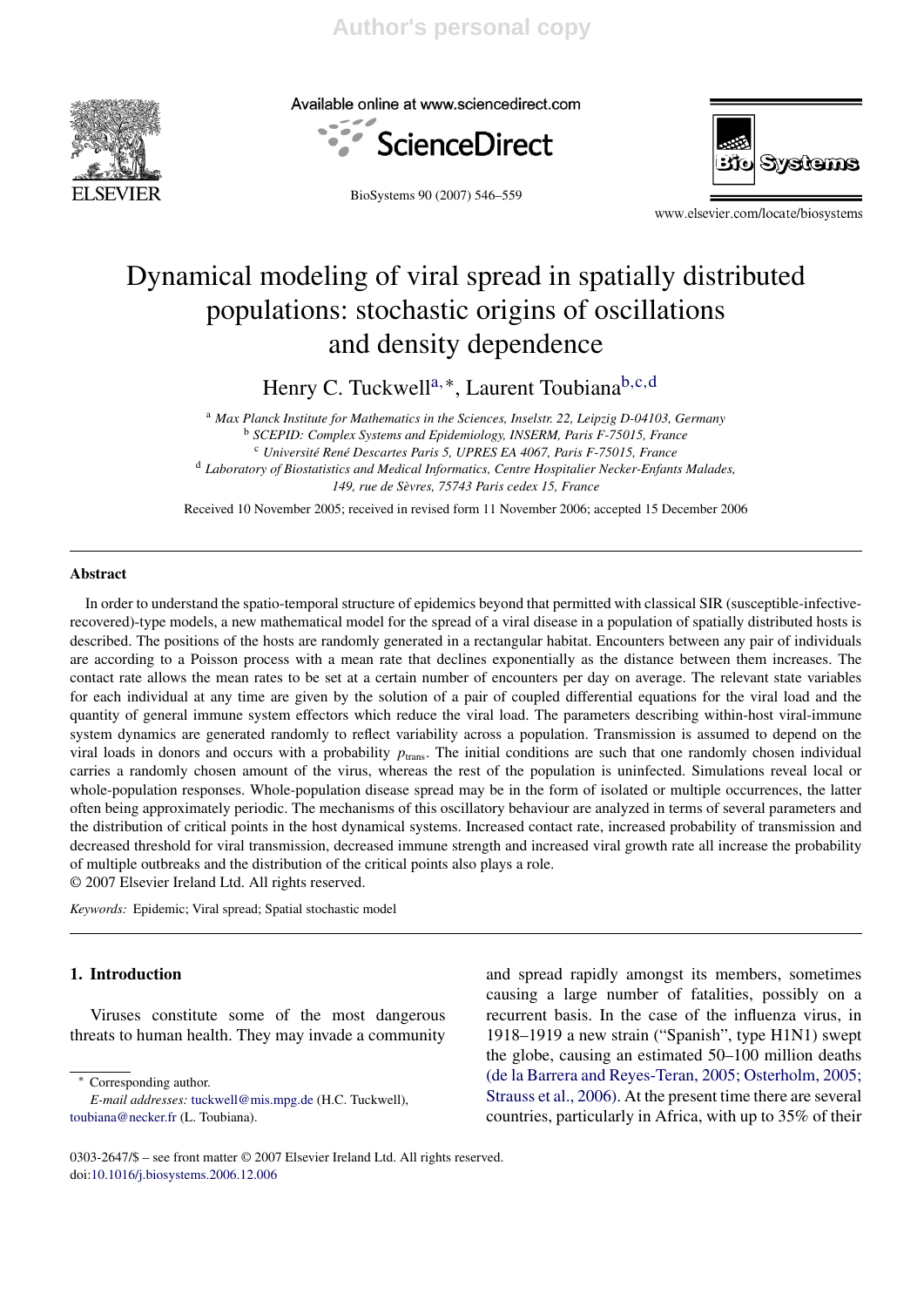populations between the ages of 15 and 50 years infected by human immunodeficiency virus (HIV). Throughout the world, there are currently approximately 40 million persons infected (Regoes et al., 2005) and already over 16 million deaths have been caused by this virus.

Renewed interest in the dynamical processes involved in the spread of viruses has arisen recently due to the threat of bioterrorist attacks, especially with such viruses as smallpox (Henderson et al., 1999; Kaplan et al., 2002) which was eradicated many years ago. More recently, certain parts of the world were thrown into panic and economic chaos by outbreaks of SARS (severe acute respiratory syndrome) in which certain new highly contagious strains of a type of corona virus were implicated. Global spread was facilitated by airline travel, and the number of cases doubled about every week in certain Asian countries in the early stages of this epidemic (Lipsitch et al., 2003; Anon., 2006b). At the time of writing (early 2006) Western Europe is, as is the rest of the world, in the grip of the fear that "bird flu" (avian influenza H5N1) will move further west and its virus will mutate to a form which is easily transmitted from human to human, thus raising the threat of a global pandemic in which an estimated number of deaths as high as 180– 360 million may occur (de la Barrera and Reyes-Teran, 2005; Osterholm, 2005) with economic costs in the US alone estimated at between 70 and 170 billion dollars.

The classically employed models in the analysis of epidemic data are of the SIR type such as those of Kermack-McKendrick (Bailey, 1975; Kermack and McKendrick, 1927), in which the time variable is continuous and the model is formulated as a system of ordinary differential equations, or discrete models such as Reed– Frost (Abbey, 1952), extended recently in Tuckwell and Williams (2007). Examples of such systems with as many as 10 components applied to analysis of vaccination against carrier borne diseases are summarized in Anderson and May (1991). The SIR approach, which is based on an assumption of homogeneous mixing of susceptible and infectious individuals, is used to make predictions in relation to both practical and theoretical aspects of epidemics and the spread of disease (see Diekmann and Heesterbeek (2000), Hethcote (2000), Pollard (1973) for reviews). However, such gross compartmental models do not allow for the inclusion of either the spatial distributions of the individual members of the population nor the detailed dynamics of the infecting particles (viruses or bacteria).

There have been several attempts to improve on simplified models in recent years (see, for example, the review in Isham (2005)); for example, populations have been divided into groups or patches such that in each subgroup an SIS or SEIR (susceptibleexposed-infective-recovered) model applies, sometimes with migration between patches (Aparicio et al., 2000; Arrigoni and Pugliese, 2002; Lloyd and Jansen, 2004) and threshold conditions determined (Arino et al., 2005; Arino and Van den Driessche, 2003; Wang and Zhao, 2004), although stochastic effects were often ignored. Longini and coworkers (Longini and Halloran, 2005; Patel et al., 2005; Weycker et al., 2005) have included stochastic mechanisms and age groups in models for the spread of influenza in communities of total population 10,000, with a view to examining the effects of various vaccination schedules. Furthermore, large scale simulations for populations of many millions (EpiSims) based on realistic social networks (Eubank et al., 2004; Stroud et al., 2006) have highlighted the deficiencies contained in the homogeneous mixing assumption of the classical models.

In addition to assigning spatial locations to the hosts, we will incorporate statistical distributions for the parameters describing the invading pathogen's dynamics, thus allowing for differences in the immune properties of various individuals. Such factors must have a considerable influence on the evolution of a disease. In this context, the idea of "superspreaders" has been discussed in relationship to SARS (Lipsitch et al., 2003), though the emphasis was on contact rates rather than host viral-immune dynamical parameters. In previous publications (Tuckwell et al., 1998, 2000, 2001) we have adopted this new approach to the spread of a disease using a set of dynamical variables which describe the disease states of individuals (animals or humans) through the size of the actual viral populations they harbor and components of the immune system. It is recognized that often there are many locations of viral populations in a single host, but these are considered together. We have considered a network of  $n > 1$  hosts within each of which a viral population may establish itself and such that virus particles may be transmitted from any diseased host to another host. The model we will consider places emphasis on viruses as the disease-causing agent, but our approach may be also applied to bacterial diseases.

The immune system response to viral or other infection is too complicated to attempt to model exactly in every detail. Generally, there are agents in the immune system which, when stimulated by antigens, give rise to host defence mechanisms which are of several types, but whose net action is to eliminate the virus. Active defense mechanisms are lumped into effectors (Anderson and May, 1991, Ch. 3; Bocharov and Romanyukha, 1994)so that a simplified two-dimensional system of effectors and virus may be considered in each individual. Since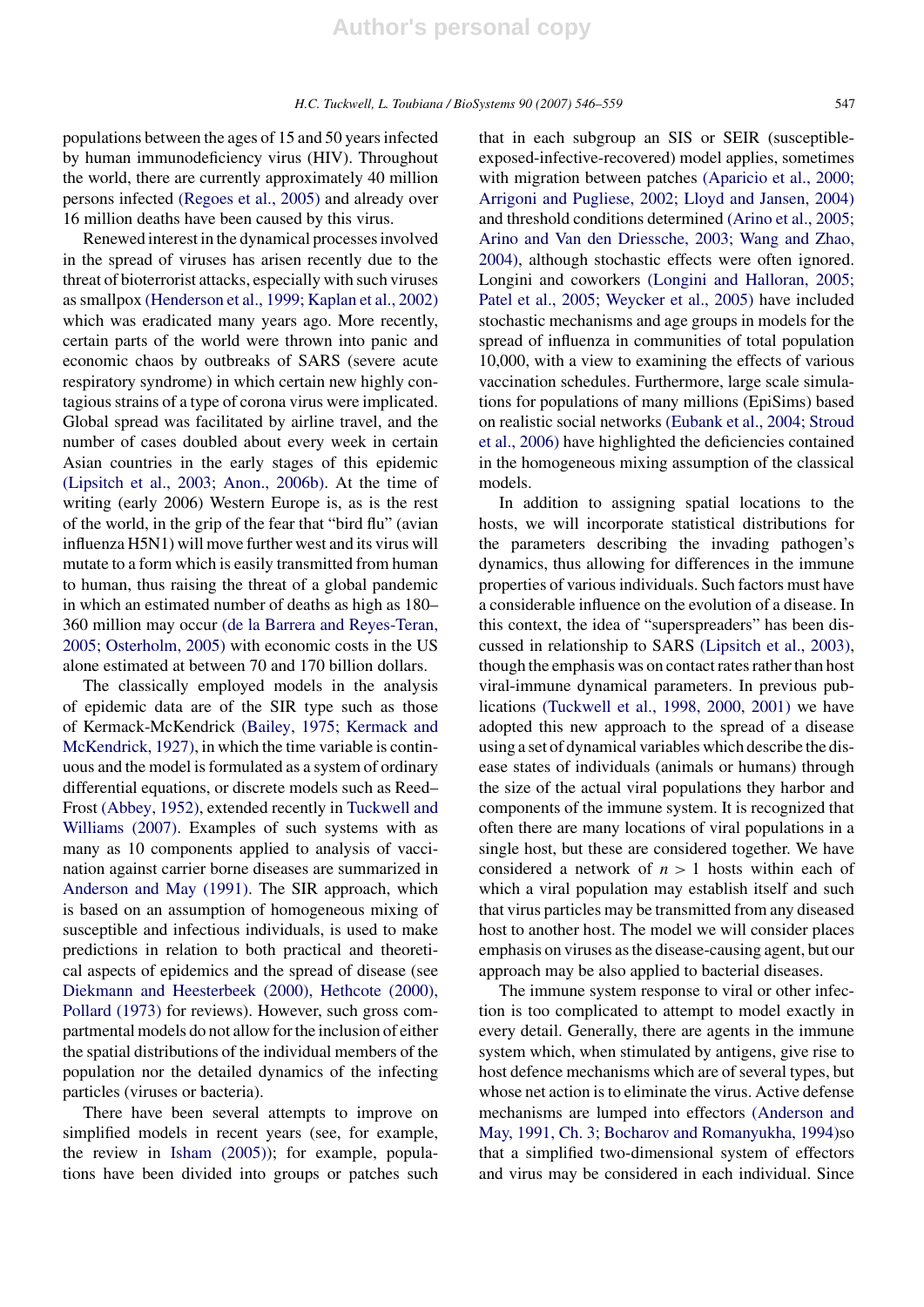the immune responses are specific to any particular virus, the use of a system of two differential equations to model the evolution of the virus-effector populations is a simplification but this approach is expected to contain the essential dynamics of the biological processes without rendering the system of equations unwieldy with a very large parameter set. Our approach can easily incorporate the "standard model" of viral dynamics in which there are three components, including uninfected T-cells, infected T-cells and virus particles (Neumann et al., 1998), or other similar models(Wodarz et al., 2002). However, this would require even more parameters so here we concentrate on the simplest comprehensive model and reserve extensions to later work. An article using our approach but with the inclusion of immunological memory has recently appeared (Kostova, 2007).

Thus, when there is no interaction between hosts, a host virus population  $v(t)$  and a host effector population  $a(t)$  at time *t* evolve in a simplified picture according to the coupled equations (Anderson and May, 1991; Tuckwell et al., 1998; Tuckwell and Wan, 2000)

$$
\frac{dv}{dt} = rv - \gamma av, \qquad \frac{da}{dt} = \lambda - \mu a + \epsilon av,
$$

where *r* is the intrinsic viral per capita growth rate,  $\gamma$  the clearance rate of virus per effector per virus,  $\lambda$  the rate of production of effectors (for example T-cells),  $\mu$  the per capita removal (death) rate of effectors, and  $\epsilon$  determines the rate of production of effectors, in response to infection, per unit amount of virus. In general, when interaction between hosts is allowed via transmission of virus particles from one to the other, we may write equations such as the following for the the viral load in the *i*th host,  $v_i(t)$  at time *t*, and the effector population,  $a_i(t)$ , in the *i*th host

$$
\frac{dv_i}{dt} = f_i(a_i, v_i) + F\left[\sum_{j=1}^n \beta_{ji} v_j(t)\right],
$$
  

$$
\frac{da_i}{dt} = g_i(a_i, v_i),
$$

where  $f_i$  and  $g_i$  describe the dynamics of the viral and effector populations in the *i*th individual. Here the matrix element  $\beta_{ij}$ , which may depend on several factors, describes the strength of transmission from host *j* to host  $i$ , and the function  $F$ , which in the simplest cases is linear, describes the overall effect of transmission to a host from the rest of the population. One usually takes  $\beta_{ii} = 0$  for all *i*.

In France, (and many other countries) data on influenza, and other diseases, are obtained from a preassigned group of general practitioners (500 of the

approximately 50,000 in the whole country) who record the number of new cases of patients with "flu-like symptoms" and as such can be used to form a rough estimate of the actual numbers of cases. Records of the number of recorded cases of influenza (Anon., 2006a) show major roughly periodic outbreaks, which are probably attributable in part to seasonal effects(Lloyd and Jansen, 2004), although the precise mechanisms involved are still not understood. One of the questions we wish to address in the present work concerns the nature and causes of periodic outbreaks. We wish to enquire whether "epidemics" may arise due to spatio-temporal stochastic processes in the transmission process. For example, if per chance a spatial cluster of diseased hosts occurs, there may ensue a local outbreak of considerable magnitude which may propagate to the rest of the population. We have already considered the effects of noise in individual responses and noted a broad-based stochastic resonance as the noise parameter changes in nonlinear models with threshold (Tuckwell et al., 2000). We wish to investigate here and in subsequent studies the factors, both demographic and dynamical, which influence the frequency, magnitude and duration of various outbreaks.

## **2. The mathematical model**

The model employed here differs from those employed previously in several aspects. A stochastic representation is employed for the locations of members of the host population over a two-dimensional habitat, A. Members have "home" locations which are interpreted as their average positions, from which they may make excursions and encounter other members of the community. The coordinates  $(X_i, Y_i)$ ,  $i = 1, 2, \ldots, n$ , of the "home" locations of the *n* individuals comprizing the population are assumed to be independent and random over  $A$ . (We adopt the notation that random variables are in capital letters, whereas the values they assume are in lower case. However, not all capitalized variables are random.) In the following analysis, distances may be taken to be in kilometers and we assume that  $A$  is a rectangle with sides of length *a* and *b*. However, the actual physical dimensions are secondary to the rates of contact between individuals. For the first studies,  $X_i$  and  $Y_i$  are taken to be uniformly distributed on  $(0, a)$  and  $(0, b)$ , respectively. See Fig. 1 for a typical random spatial distribution with  $n = 100$  individuals and  $a = b = 1$ .

Encounters between individuals are assumed to occur at the event times of  $\frac{n(n-1)}{2}$  Poisson processes  $N_{ij}$ , i, j = 1,..., *n*; *j* > *i*. The Poisson process  $N_{ij} = \{N_{ij}(t), t \geq 1\}$ 0} governing encounters between individuals *i* and *j* is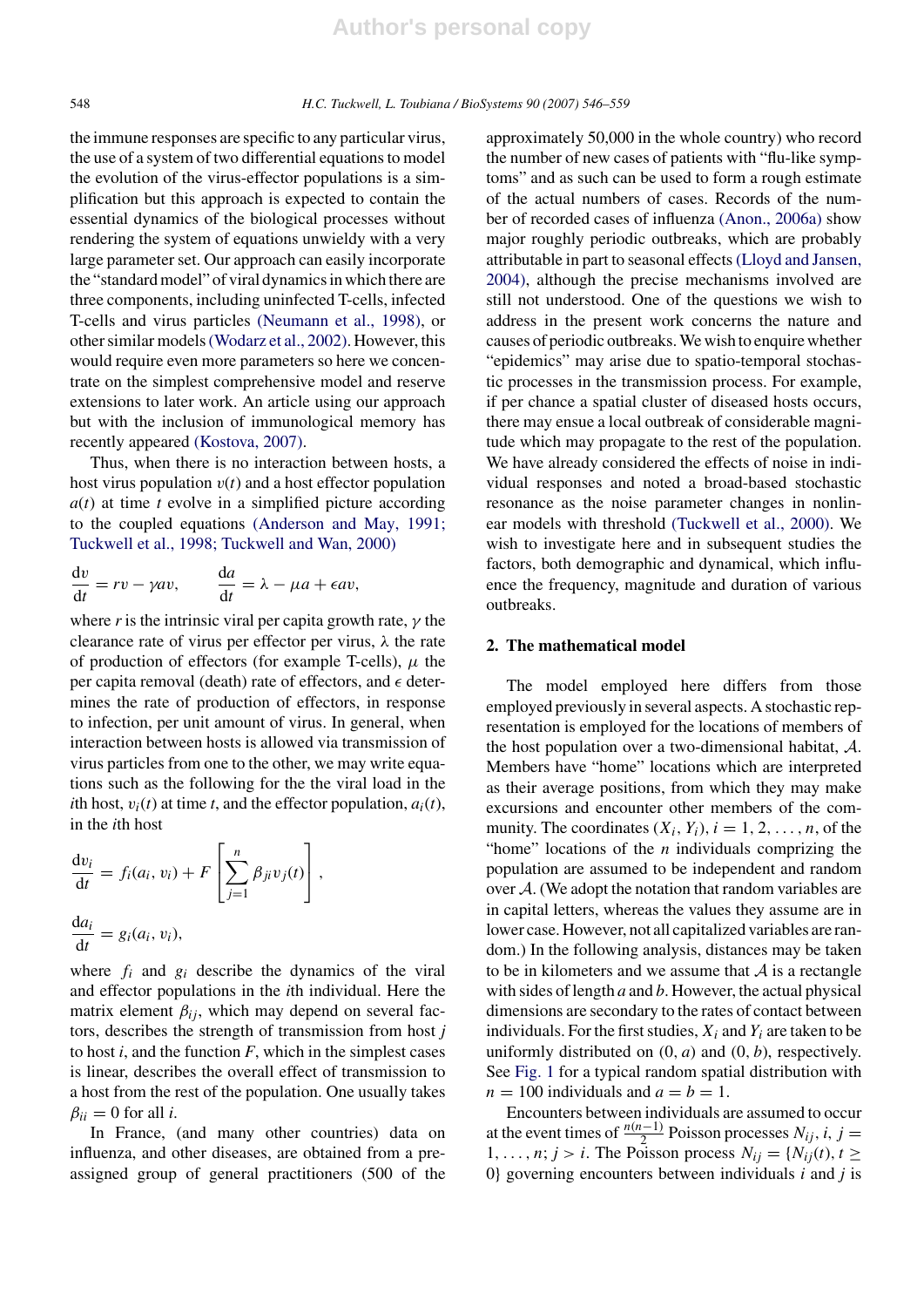

Fig. 1. An example of the randomly chosen coordinates  $(X_i, Y_i)$  in the unit square representing the positions of  $n = 100$  individuals who are potential hosts for the virus. Here *x* (blue) denotes an initially uninfected individual whereas the (red) circle marks a randomly chosen initially infected host. (For interpretation of the references to colour in this figure legend, the reader is referred to the web version of the article.)

assumed to have rate parameter given by

$$
\lambda_{ij} = \Lambda \exp[-\alpha d_{ij}],\tag{1}
$$

where  $d_{ij} = \sqrt{(X_i - X_j)^2 + (Y_i - Y_j)^2}$  is the distance between the *i*th and *j*th home locations. The parameter  $\Lambda$  is chosen to be proportional to the number of meetings per unit time. No intra-day variations in interaction rate are incorporated. Poisson processes are the natural choice for random events such as chance meetings (Tuckwell, 1995).

The stochastic differential equations governing the evolution of the viral and effector populations in the *i*th individual are then given by

$$
\frac{\mathrm{d}V_i}{\mathrm{d}t} = f(A_i, V_i) + \sum_{j=1}^n T_{ji} \frac{\mathrm{d}N_{ji}}{\mathrm{d}t},\tag{2}
$$

$$
\frac{\mathrm{d}A_i}{\mathrm{d}t} = g(A_i, V_i). \tag{3}
$$

Here  $T_{ii}$  describes the strength of transmission from the *j*th to the *i*th individual if a meeting occurs between them. The term  $\frac{dN_{ji}}{dt}$  indicates that when an event occurs in the Poisson process  $N_{ji}$  (signifying a meeting has occurred between individuals *j* and *i*) then, since  $N_{ii}$  jumps by unity, the derivative of  $V_i$  has a delta-function at the time of the meeting so that the viral load  $V_i$  jumps by the amount of virus transmitted from individual *j* to individual *i*.

For simplicity in our first investigations we assume that the transmitted amount of virus from individual *j* to *i* is given by

$$
T_{ji} = \beta G(V_j),\tag{4}
$$

independent of the recipient, where  $\beta$  is a constant and *G* is a given function. This could also be made a function of the dynamical states of donor and recipient but in order to limit the number of parameters we have chosen  $\beta$  to be same for all pairs of individuals. The form of *G* chosen in the simulations reported below is that of a step function

$$
G(V_j) = H(V_j - v_{\text{crit}}) = \begin{cases} 1, V_j \ge v_{\text{crit}}, \\ 0, V_j < v_{\text{crit}}, \end{cases} \tag{4A}
$$

so that an infected host is capable of transmitting virus particles only if his viral load is greater than the critical level  $v_{\text{crit}}$ . However, in the simulations, transmission only occurs with probability  $p_{trans}$ . This means that if an infected host encounters another host, which occurs when an event happens in the Poisson process governing their meetings, then if the infected host's level of virus is above the threshold  $v_{\text{crit}}$  for transmission, then virus will be transmitted with probability  $p_{trans}$ . The transmission rate can also be endowed with an upper limit such as provided by a logistic function of  $V_i$ , but here in the first instance for simplicity we assume (4A) is valid.

For our first investigations of this mathematical model, as explained in Section 1, the functions *f* and *g* describing the intra-host dynamics of the effectorviral populations, are chosen as in our previous articles (Anderson and May, 1991; Tuckwell et al., 1998) so that in the absence of interactions:

$$
\frac{\mathrm{d}V_i}{\mathrm{d}t} = g(A_i, V_i) = r_i V_i - \gamma_i A_i V_i, \tag{5}
$$

$$
\frac{dA_i}{dt} = f(A_i, V_i) = \lambda_i - \mu_i A_i + \epsilon_i A_i V_i.
$$
 (6)

In simulations we often modify (5) slightly by making the growth term logistic to prevent the occurrence of unrealistically large viral loads—see below.

#### *2.1. Distribution of host viral dynamical parameters*

The system (5) and (6) has equilibria at

$$
P_{1,i} = \left(\frac{\lambda_i}{\mu_i}, 0\right),\tag{7}
$$

$$
P_{2,i} = \left(\frac{r_i}{\gamma_i}, \frac{\mu_i r_i - \gamma_i \lambda_i}{\epsilon_i r_i}\right),\tag{8}
$$

or generically at  $P_1$  and  $P_2$ .

dVi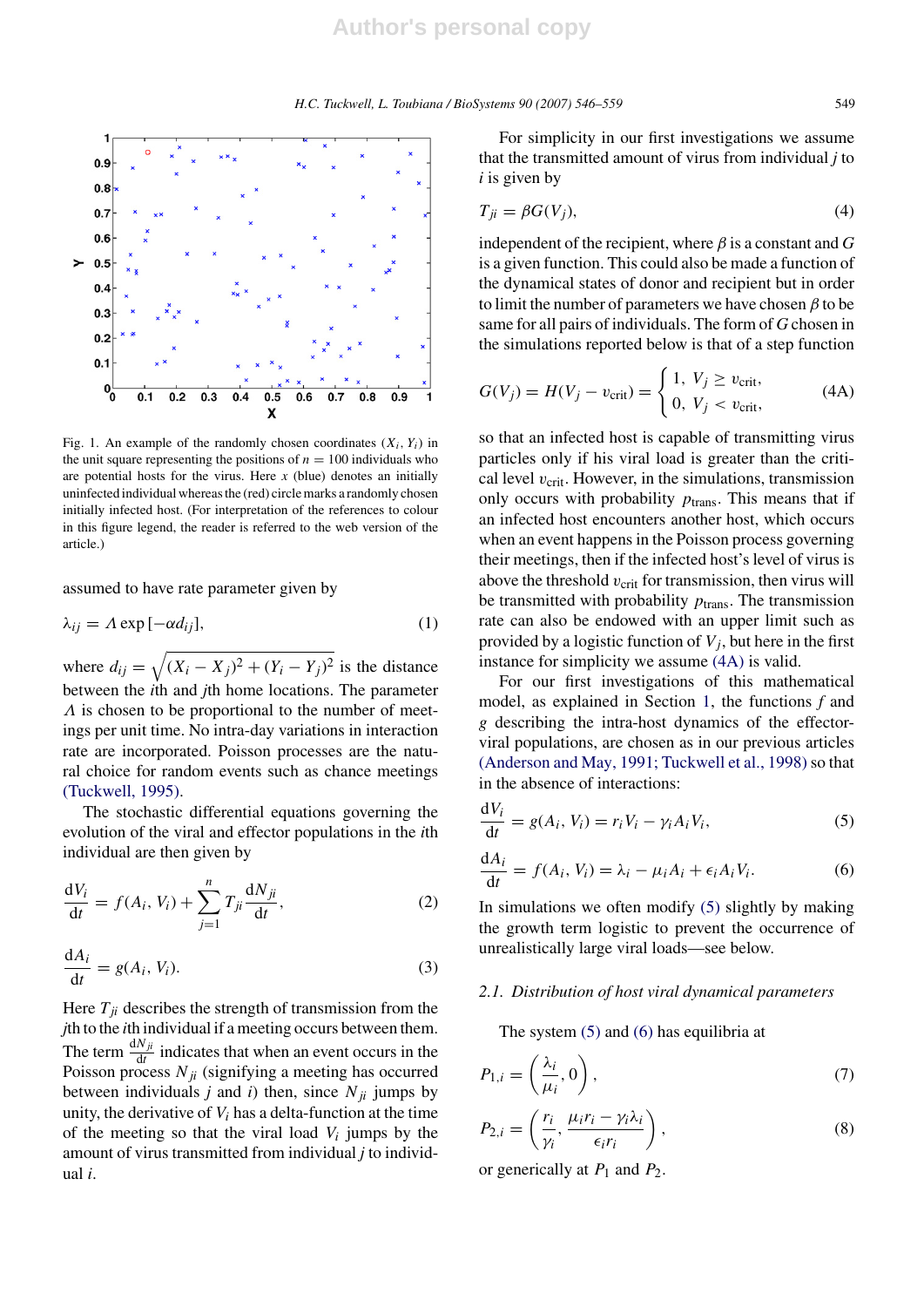Table 1 Distributions of viral and host immune system dynamical parameters

| Parameters   | Meaning                                          | Mean | Standard<br>deviation |
|--------------|--------------------------------------------------|------|-----------------------|
| $\lambda_i$  | Rate of production of effectors                  | 0.5  | 0.05                  |
| $\mu_i$      | Clearance rate of effectors                      | 0.05 | 0.005                 |
| $r_i$        | Viral growth rate                                |      | 0.1                   |
| $\gamma_i$   | Viral removal rate                               | 0.1  | 0.01                  |
| $\epsilon_i$ | Virus-induced rate of production<br>of effectors | 0.01 | 0.001                 |
|              |                                                  |      |                       |

Units are given in the text.

In order to take into account variability across the host population, the parameters  $r_i$ ,  $\gamma_i$ ,  $\lambda_i$ ,  $\mu_i$  and  $\epsilon_i$  are randomly distributed. All these parameters are nonnegative but in accordance with the most natural choice are given normal distributions (central limit theorem, Tuckwell, 1995) with means and standard deviations such that negative values have practically zero chance to occur—and in fact never did occur in any of the trials we have performed. The standard values of the means and standard deviations of these five parameters are shown in Table 1, their units being as follows:  $\lambda_i$ , effectors days<sup>-1</sup>;  $\mu_i$ , days<sup>-1</sup>;  $r_i$ , days<sup>-1</sup>;  $\gamma_i$ , effectors<sup>-1</sup> days<sup>-1</sup>; and  $\epsilon_i$ , virions<sup>-1</sup>days<sup>-1</sup>. These values are based in part on (Anderson and May, 1991) and on our previous work (Tuckwell et al., 1998, 2000, 2001) and are such that when they assume their mean values, the solutions of (5) and (6) in response to an initial small increase in viral load, are such that the viral load rises to a maximum after a few days and then declines to negligible values after about 10 days, while the effector level rises and remains at a higher level (immune memory); that is there are no oscillations. The actual magnitudes of the maximum viral loads are known in some cases where this is the form of the viral population growth curve, e.g. influenza in man (Bocharov and Romanyukha, 1994) and lymphocytic choriomeningitis virus in mice (Bocharov, 1998). In these references very complicated models (10 to over 40 differential equations) for viral and immune system dynamics have been given but we have employed a reduced system which captures the essence of the very large systems. The key variables (viral load and effector numbers) can be easily rescaled if required to actual biological values (Bocharov, 1998; Bocharov and Romanyukha, 1994; Neumann et al., 1998; Sidorenko, 2005). For example, viral densities in influenza are of order  $10<sup>8</sup>$  virus particles per millilitre of infected tissue (Sidorenko, 2005) and in lymphocytic choriomeningitis virus in mice, between  $10^{7}$  and  $10^{9}$  per millilitre (Bocharov, 1998). In Fig. 2 is shown an example of the randomly distributed



Fig. 2. Showing the positions of the critical points in the  $(a, v)$ -plane according to random distributions for each of the five parameters given in Table 1. In the top part is shown the distribution for the  $P_1$ 's for each individual in the population and in the bottom part that for the  $P_2$ 's. Note that some of the latter are at unphysical values as they have negative values of the viral load – see Tuckwell and Wan (2000) for a detailed discussion – but this has no effect as the dynamical variables are constrained to have nonnegative values. Here the population is  $n = 100$ 

positions of the critical points  $P_1$  and  $P_2$  in the  $(a,y)$ plane.

In Fig. 3 are shown histograms of the numbers of critical points of various types associated with each individual in the population, which in this example has a size of 100. There are two possibilities for  $P_1$ : unstable saddle point or stable node whereas for  $P_2$  there are



Fig. 3. For the critical points whose coordinates were given in the previous figure we here show the numbers of each kind of critical point. Upper histogram for  $P_1$  and lower histogram for  $P_2$ .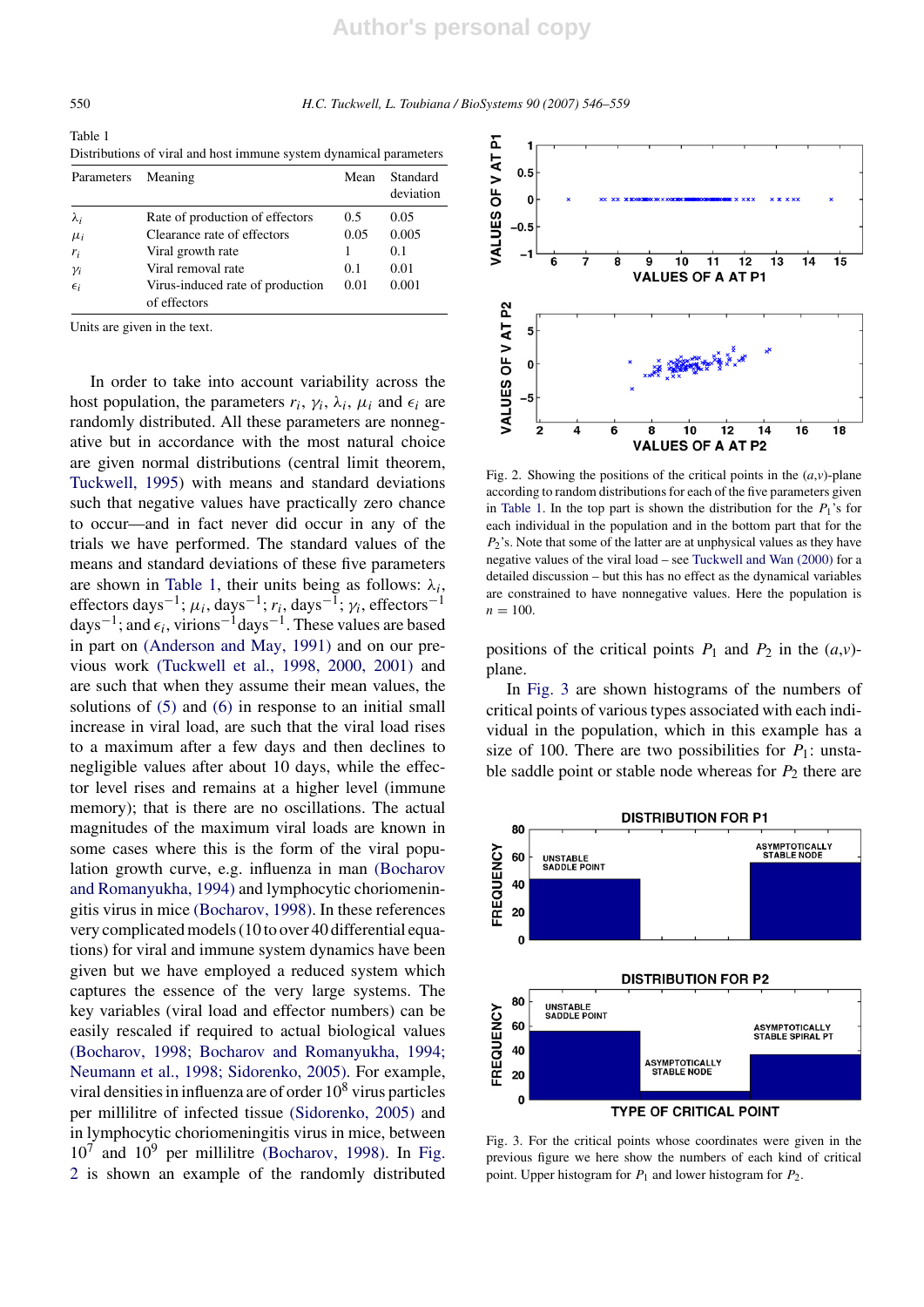three possibilities: unstable saddle, stable node and stable spiral point. Note that if  $\lambda_i \gamma_i > \mu_i r_i$  the point  $P_{2,i}$ occurs at negative  $v$  and hence is not at a biologically relevant value. There is then just one meaningful critical point  $P_1$  on the *a*-axis and this is an asymptotically stable node—see Tuckwell and Wan (2000) for a detailed discussion.

# **3. Implementation of the model**

In Table 2 are summarized the parameters which complement those of Table 1. Some of the viral dynamical parameters appear here that are not randomly distributed as are those in Table 1.

It is remarked that many persons infected with, for example, influenza virus show no symptoms but may still transmit the disease (Regoes et al., 2005). This is incorporated in our model as  $v_{\text{crit}} < v_s$ . Some remaining demographic parameters are given in Table 3.

The coordinates  $(X_i, Y_i)$  of the *n* individuals in the area of interest are determined using a random number generator. This enables the distance  $d_{ij}$  between individual *i* and *j* to be determined. An initial distribution of infected individuals is chosen across the population, usually consisting of just one infected individual as depicted in Fig. 1. This individual is chosen randomly from the population and so has a randomly chosen set of viral dynamical parameters as in Table 1. The value of the viral load in the initially infected individual is chosen from a uniform distribution on  $(0, v_{init})$ , where, based on (Tuckwell et al., 1998), the value of  $v_{\text{init}}$  was usually

Table 2

Standard values of the parameters

| Parameter      | Value        | Remark                                                  |
|----------------|--------------|---------------------------------------------------------|
| $\Lambda$      | 2            | Basic rate of meetings per day                          |
| $\alpha$       | ln 100       | Decay of contact rate in space                          |
| β              |              | Transmitted viral load                                  |
| $p_{trans}$    | $0.05 - 0.7$ | Probability of transmission of virus                    |
|                |              | on contact                                              |
| $v_{\rm crit}$ | 3            | Threshold viral load required for<br>viral transmission |
| $v_{\rm max}$  | 30           | Maximum attainable viral load                           |
|                | 5            | Viral load at which symptoms of                         |
| $v_{\rm s}$    |              | illness occur                                           |

| anie |  |
|------|--|
|------|--|

| Demographic parameters |  |
|------------------------|--|
|------------------------|--|

| Parameter | Value      | Remark                         |
|-----------|------------|--------------------------------|
|           |            | Length of rectangular habitat  |
|           |            | Breadth of rectangular habitat |
|           | $20 - 100$ | Population size or density     |

set at 3. The viral load in the initially infected individual first increases according to the deterministic law (as in Eq. (5)) in the absence of transmissions of virus from other infected individuals. All individuals in the population initially have zero effectors:  $A_i(0) = 0$  for all *i*. The rates  $\lambda_{ij}$ , where  $i = 1, \ldots, n$ , and  $j = 1, \ldots, n$ , of meetings for each pair of individuals can be determined using Eq.  $(1)$ .

Suppose the time interval on which the spread and evolution of the virus is to be observed is  $(0, T]$  with a given initial condition and with a given time step  $\Delta t$ . At each time step, a meetings matrix **M** of order  $n \times n$  is then generated where  $M_{ij}$  (which depends on the time step) is such that

$$
M_{ij} = \begin{cases} 1, & \text{if individual } i \text{ meets individual } j, \\ 0, & \text{otherwise.} \end{cases}
$$

The value of  $M_{ij}$  is set at unity if a uniform on  $(0, 1)$ random variable is less than  $\lambda_{ij} \Delta t$ , in accordance with the Poisson law. Note that  $M$  is a symmetric matrix  $(M_{ij} = M_{ji})$  because in this model, if individual *i* meets individual *j*, then individual *j* meets individual *i*. Furthermore, care is taken to ensure  $\lambda_{ij} \Delta t < 1$ .

At each time step the *i*th individual's effector population  $A_i$  is first updated according to

$$
A_i(t + \Delta t)
$$
  
= 
$$
\begin{cases} A_i(t), & \text{if individual } i \text{ has never} \\ A_i(t) + (\lambda_i - \mu_i A_i(t)) & \text{been infected,} \\ + \epsilon_i A_i(t) V_i(t) \Delta t, & \text{otherwise.} \end{cases}
$$

It is then ascertained if individual *i*, for  $i = 1, \ldots, n$ , had any encounters at all with other individuals. If there were no meetings, so that  $\sum_j M_{ij} = 0$ , then  $V_i$  evolves according to

$$
V_i(t + \Delta t)
$$
  
=  $V_i(t) + \left[ r_i V_i(t) \left( 1 - \frac{V_i(t)}{v_{\text{max}}} \right) - \gamma_i A_i(t) V_i(t) \right] \Delta t.$  (9)

Here the parameter  $v_{\text{max}}$  (constant, non-random) is employed in the growth equation for host viral populations in the absence of viral transmission such that growth is logistic (Bocharov, 1998; Tuckwell et al., 1998) according to the generic equation

$$
\dot{V} = rV \left( 1 - \frac{V}{v_{\text{max}}} \right) - \gamma AV. \tag{10}
$$

If there is at least one meeting, then the viral load  $V_i(t)$ in each encountered individual j,  $j = 1, \ldots, n, j \neq i$ , is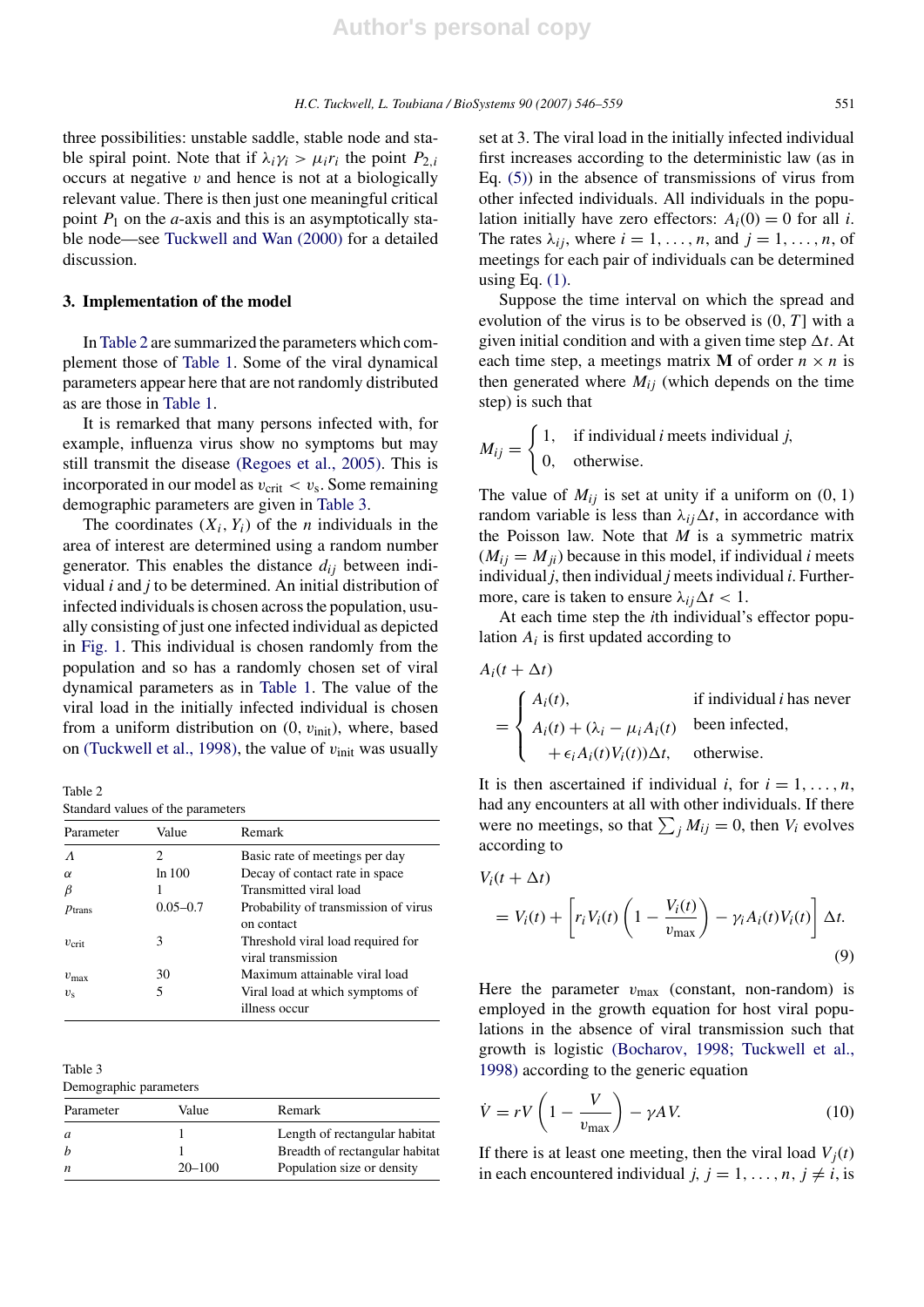examined to see if it exceeded the critical value  $v_{\text{crit}}$ . If it did then transmission occurs to individual *i* with probability  $p_{trans}$  with  $V_i$  being increased by the amount  $\beta$  if transmission was successful. In summary the contribution from individual *j* to *i* if they meet is

$$
T_{ji}(t) = V_i(t + \Delta t) - V_i(t)
$$
  
=  $\beta H(U(0, 1) - p_{trans})H(V_j(t) - v_{crit}),$  (11)

where  $U(0, 1)$  is a random variable uniformly distributed on the interval  $(0, 1)$ , and  $T_{ii}(t) = 0$  for all *i*.

Thus if individual *i* encounters anyone he receives the total random viral dose

$$
\bar{T}_i(t) = \sum_{j=1}^n T_{ji}(t).
$$

However, it is possible that  $\overline{T}_i(t)$  is zero because of the step functions in Eq. (11) in which case  $V_i(t)$  changes according to Eq. (9).

# **4. Results**

Broadly speaking, simulations of the above model resulted in one of the following outcomes: response here means that individuals do become infected by any amount of the virus:

- (a) a small local response which dies away;
- (b) a response which involves a large fraction, and possibly all, of the population where individuals become sick ( $v > v<sub>s</sub>$ ) once only, with viral levels returning thereafter to almost zero;
- (c) as in (b) except that viral levels remain elevated in certain individuals at lower than symptomatic ( $v <$  $v<sub>s</sub>$ ) or infectious ( $v < v<sub>crit</sub>$ ) levels;
- (d) a repetitive outbreak of disease in which a large fraction, and possibly all, of the population becomes ill on an approximately periodic basis.

An example of a case (d)-type response where there are almost-periodic outbreaks is shown in Fig. 4, where the mean viral load (in scaled units) across the population is plotted against time and is seen to have approximately periodic peaks. For these results we have used the standard parameters with  $n = 100$  and  $p_{trans} = 0.2$ . The spatial distribution of hosts and the distributions of the critical points are those shown in Figs. 1–3. Recall that only one member of the population is initially infected and that the individual responses are not oscillatory when the viral dynamical parameters take their standard mean values. However, due to the distribution of parameters several individuals may have



Fig. 4. The mean viral load vs. time in an example where almost periodic outbreaks occur. The population size is  $n = 100$  and  $p_{trans} = 0.2$ . The population and critical point distributions are given in Figs. 1–3. For remaining parameters, see text.

recurrent outbreaks of diminishing magnitude. However, it was found that recurrent outbreaks in individuals were by themselves not intrinsically sufficient to cause another major outbreak because when the meetings between individuals were stopped at 50 days, there was just the initial outbreak even though all parameters and the spatial distribution were unchanged. In Fig. 5 is shown the temporal evolution of the viral loads in two of the individual hosts for the first outbreak in Fig. 4. The blue curve, starting at  $v > 0$  at  $t = 0$ , depicts



Fig. 5. Viral loads of two individuals vs. time corresponding to the first outbreak shown in the previous figure. The blue curve is for the initially infected individual. (For interpretation of the references to colour in this figure legend, the reader is referred to the web version of the article.)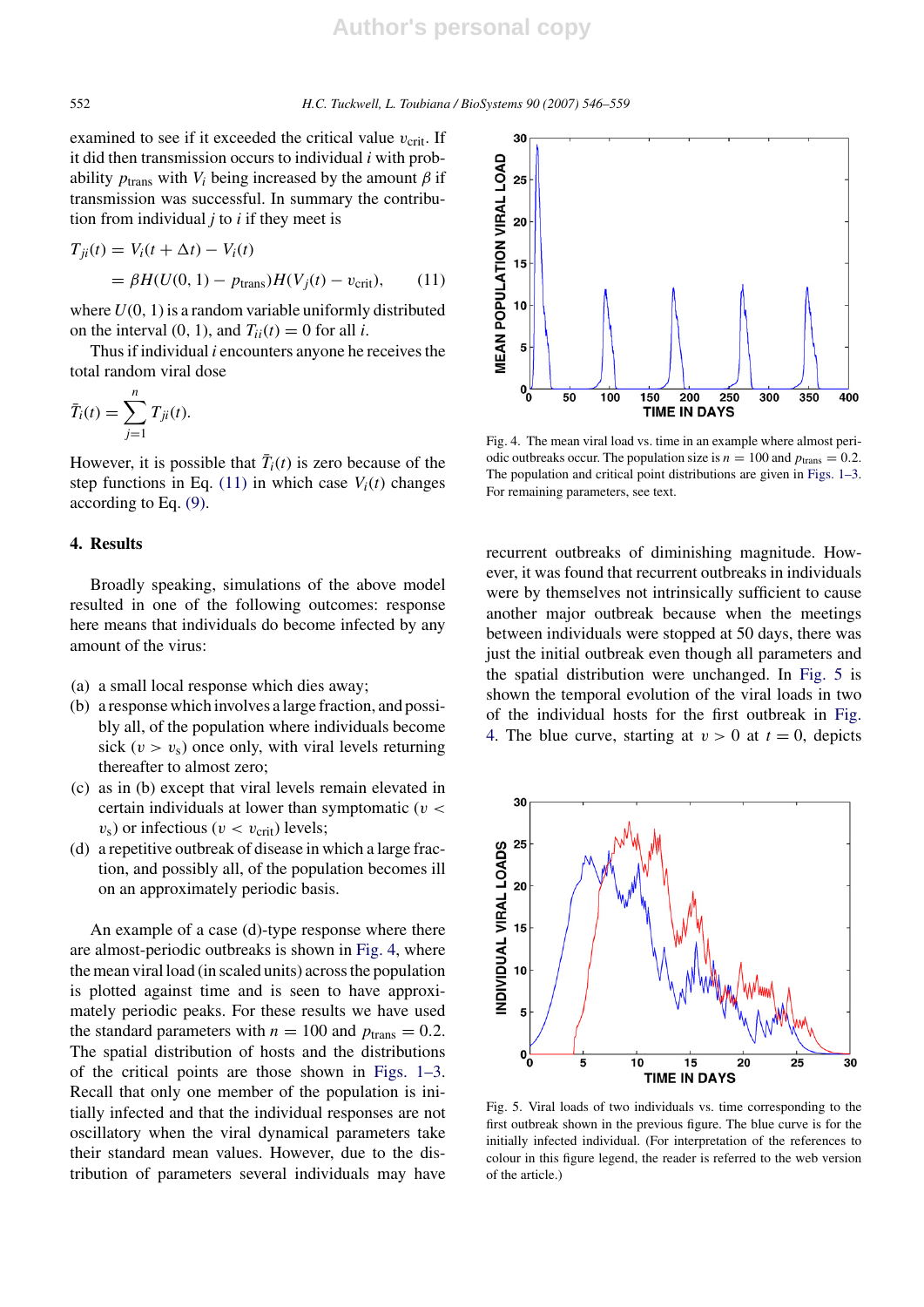the viral load for the initially infected individual, the (other) red curve being for an individual who became infected about 4–5 days later. With a smaller value of  $p_{trans} = 0.1$  and all other parameters the same, with no cut-off of meetings after 50 days, there was only one outbreak.

In order to consider the influence of various parameters, we may classify them into three main types:

- (i) those which determine contact rates between hosts, being *n*, *a*, *b*,  $\Lambda$  and  $\alpha$ ;
- (ii) those which govern the processes of viral transmission, which are  $p_{trans}$ ,  $\beta$  and  $v_{crit}$ ; and
- (iii) those which determine the within-host viralimmune system dynamics, being the means and variances of the parameters  $\lambda_i$ ,  $\mu_i$ ,  $r_i$ ,  $\gamma_i$  and  $\epsilon_i$ ,  $i=1,\ldots,n$ .

We do not have space to report the dependence of the course of disease on all these in detail, so we discuss variations in a few representative ones. Our simulations were done with software which does not permit the efficient study of very large populations. However we expect that similar principles will hold in the investigations reported here as in larger populations. In later articles we will carry out further investigations of the parameter dependence and incorporate larger population sizes. In all the following results there is assumed to be just one individual at  $t = 0$  who carries a small viral load where both the individual and the viral load are assigned randomly (see Section 3).

### *4.1. Effect of changes in population density*

In order to obtain an idea of the effects of population density on the multiplicity of outbreaks, 10 trials were first performed with  $p_{trans} = 0.5$  and  $n = 30, n = 40$  and  $n = 50$ . Note that since the standard area is one unit, *n* gives the population density. In these runs, the values of the host dynamical parameters (Table 1) were the same (after being randomly generated) and the spatial distributions of the individuals were also the same (after being randomly generated). It was found that there was some variability in the response type, but often the result was stereotypical. For example, with  $n = 30$ , in 8 trials of 10, there were 6 outbreaks in the period  $t < 250$  and in 2 trials there were 5 outbreaks in the same time period. If the viral dynamical parameters in Table 1 are fixed and the spatial distribution is fixed, the only remaining sources of variability are in the meeting times and the success or failure of transmission of the virus in an encounter with an infected individual. For the 10 trials with  $n = 50$ , however, there were in every trial almost regular periodic outbreaks.

Including randomly distributed dynamical parameters and random spatial configurations should give a clearer picture of the stochastic nature of the responses. Hence 20 such trials were performed with  $n = 20, 25, 30$ and 35 for  $0 \le t \le 400$  days. The number of trials was here relatively small because with the software employed, such runs were very time consuming. In the bar diagrams of Fig. 6 we show distributions, from these simulations, of the multiplicities of the outbreaks for these various values of *n*. It can be seen that as *n* increases, the general trend is for the distribution to move to the right where the multiplicity increases. When  $n = 20$  only 10greater than 2, whereas when  $n = 35$  the percentage is 70 and when  $n = 50$  it is 100%.

The hypothesis of an increase in the tendency to multiple outbreaks with increased population density is reinforced by the results given in Fig. 7. Here is plotted the number of times (in 20 trials) that only a single outbreak occurred versus population density from  $n = 20$  to  $n = 60$ , with 20 trials for each value of *n*. These results include the four first column results of Fig. 6. When  $n = 20$  there were 15 occurrences of just one outbreak, for  $n = 25$  just 11, for  $n = 30$  there were 8, for  $n = 35$ there were 3 and for  $n = 60$ , only one in 20 trials gave rise to a single outbreak.

The fact that increasing *n* leads to a greater chance of multiple outbreaks can be traced to the effect of *n* on the rates of meetings for any individual which for fixed values of all other parameters are very close to proportional to *n*. This assertion was verified by performing several simulations with only variations in the parameter Λ—see Section 4.3 for related results. In order to understand which other factors might be primarily responsible for the occurrence of a multiplicity of outbreaks, we examined the nature of the critical points which are of the kind given in the scheme of Fig. 3. If one or more members of the population have, for the critical point  $P_2$ , asymptotically stable spiral points as opposed to nodes, one might expect that there is a chance that the resulting individual oscillatory activity could manifest itself in multiple outbreaks across the entire population. That is, recurrent epidemics might arise just because one or a few individuals have immune system parameters which lead to their having recurrent illness, which enables them to transmit virus particles to to others. However, it was found that recurrent outbreaks may occur in the population when there are just a few spiral  $P_2$ 's or if there are many.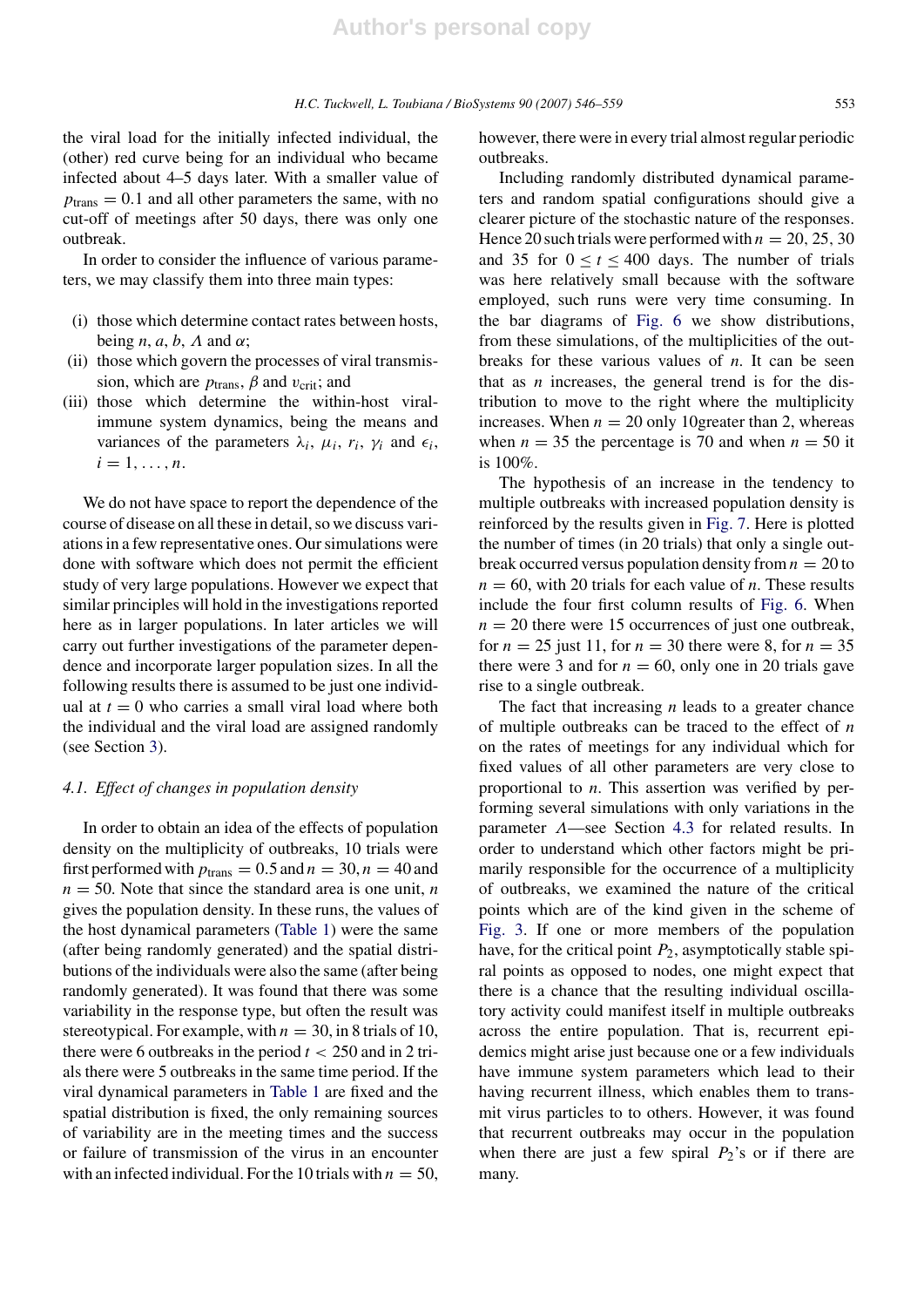

Fig. 6. Bar diagrams showing the frequencies of various numbers of outbreaks of all magnitudes for different population sizes which are marked (by *N*) on each plot. These are based on 20 trials using the standard parameter set.

# *4.2. Effects of varying parameters which affect transmission*

We now consider the effects of varying the following two parameters:

(a) the probability  $p_{trans}$  of a successful transmission of virus from a diseased individual to a host he or she encounters, and,



Fig. 7. Number of single outbreaks vs. population density, *N*.

(b)  $v_{\text{crit}}$ , the value of the viral load required to make a host infectious; that is, capable of transmitting virus to another individual he encounters.

#### 4.2.1. Changes in  $p_{trans}$

In order to obtain more insight into the stochastic mechanisms involved in disease spread, 20 runs were performed with  $n = 30$  and several values of  $p_{trans}$  for each of two sets of host viral dynamical parameters (chosen randomly from the distributions with means and variances given in Table 1) and different spatial distributions. We will refer to these two lots of parameter sets and spatial configurations as sets 1 and 2. All other parameters took their standard values in Tables 2 and 3. For the various values of  $p_{trans}$ , the proportion of trials was recorded in which multiple periodic outbreaks, of the kind shown in Fig. 4, occurred. The proportion of trials thus obtained gives an estimate of the probability of multiple periodic outbreaks. The results are given in Table 4 and indicate the importance of the parameter  $p_{trans}$  in influencing whether there will just be a single, possibly major, outbreak, followed by almost no further disease processes, or a sequence of several nearly periodic outbreaks.

For the first set of results, when  $p_{trans} = 0.2$  or 0.25, the chance of recurrent periodic outbreaks is negligible.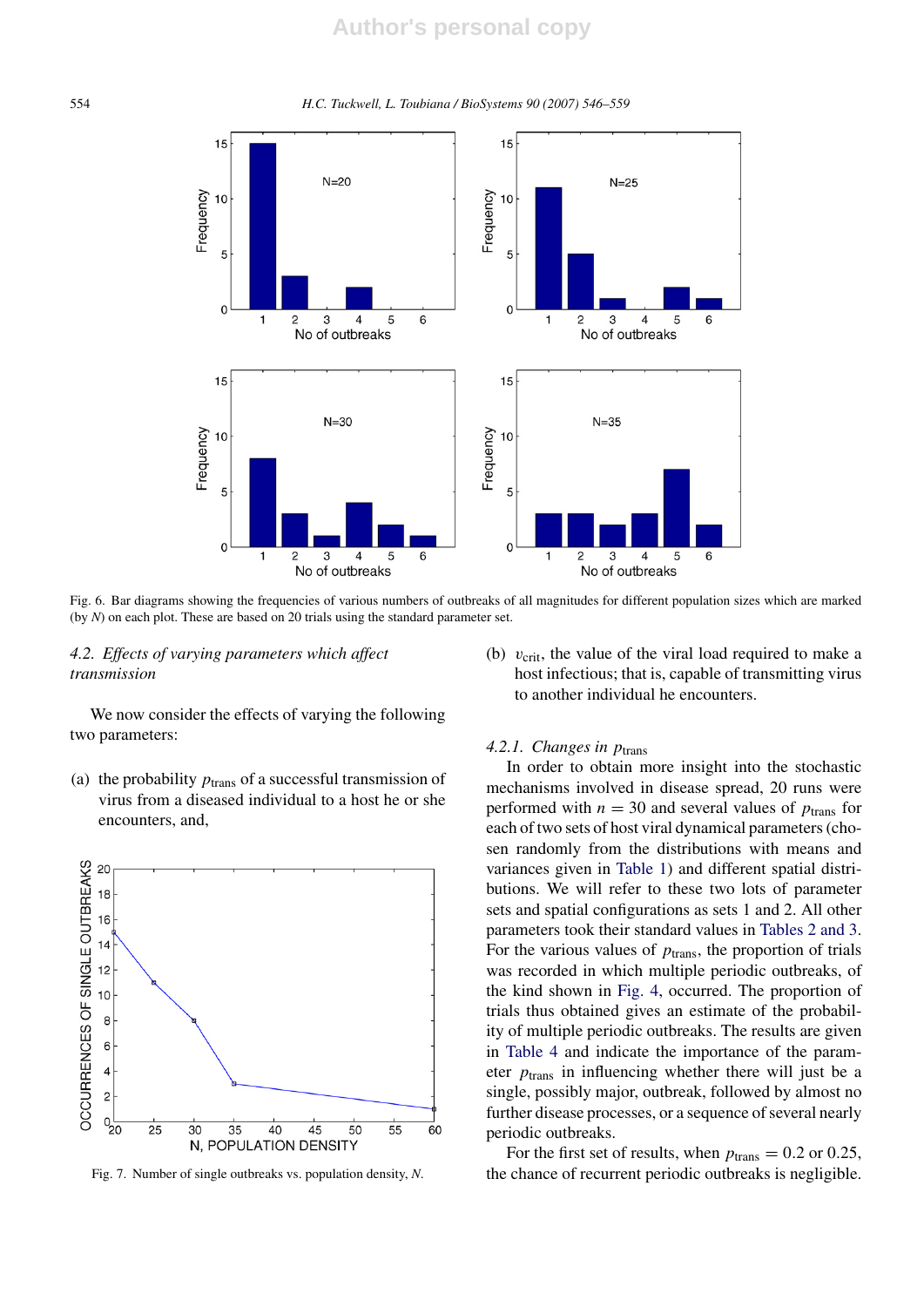Table 4

| Results for $p_{trans}$ |                |                  |
|-------------------------|----------------|------------------|
| $p_{trans}$             | Set 1          | Set 2            |
| 0.20                    | $\theta$       | 0                |
| 0.25                    | $\overline{0}$ | $\boldsymbol{0}$ |
| 0.30                    | 0.50           | $\boldsymbol{0}$ |
| 0.40                    | 0.90           | $\overline{0}$   |
| 0.45                    | 0.95           | 0.45             |
| 0.50                    | 1.00           | 0.85             |
| 0.60                    | 1.00           | 0.95             |
| 0.70                    | 1.00           | 1.00             |

Proportion of multiple periodic outbreaks.

However, when  $p_{trans}$  is increased to 0.3, 50% of trials resulted in recurrent outbreaks, presumably because a new outbreak is easier to trigger with an increased probability of transmission of the virus from infected to other individuals. With  $p_{trans} = 0.4$ , 90% of trials gave recurrent outbreaks and when  $p_{trans}$  was 0.5, all of the trials performed resulted in sustained oscillatory responses, of the kind depicted in Fig. 4. For the second set of results periodic outbreaks were harder to elicit, as  $p_{trans}$  had to be greater than 0.4 for them to occur at all. Examination of the spatial distributions for the two sets of results showed that for the first set, the initially infected individual was near the center of mass of the population whereas for the second set the initially infected individual was isolated at the periphery. Since the greater the distance between two individuals the smaller their rate of meeting, the position of the initially infected individual may have influenced the probability of multiple periodic outbreaks. (See Sidorenko (2005) for a discussion of related edge effects on the size and duration of epidemics.) It seems from these few results that stochastic mechanisms play a role in determining whether an epidemic consists of one major outbreak or whether there will be oscillations of the viral load across the population.

To illustrate the different kinds of results, Fig. 8 shows the time-courses for the number of sick individuals, defined here as those having a viral load greater than  $v<sub>s</sub>$  (see Table 2) in the population for several values of the transmission probability,  $p_{trans}$ , which are marked on the figure. Here the parameters and all initial conditions, including the spatial distribution are identical to those employed for set 1 results in Table 4.

#### 4.2.2. Changes in  $v_{\text{crit}}$

We also investigated the effects of changing the parameter  $v_{\text{crit}}$ —see Section 2. With  $n = 30$ , 20 trials were performed, with randomly chosen dynamical parameters and random spatial configurations. The aver-



Fig. 8. Plots of the numbers of individuals classified as sick (with  $v > v<sub>s</sub>$ ) vs. time for various values of  $p<sub>trans</sub>$ , (denoted by *P* in the figure) the probability of transmission of the virus. Here  $n = 30$ . For parameter values, see text.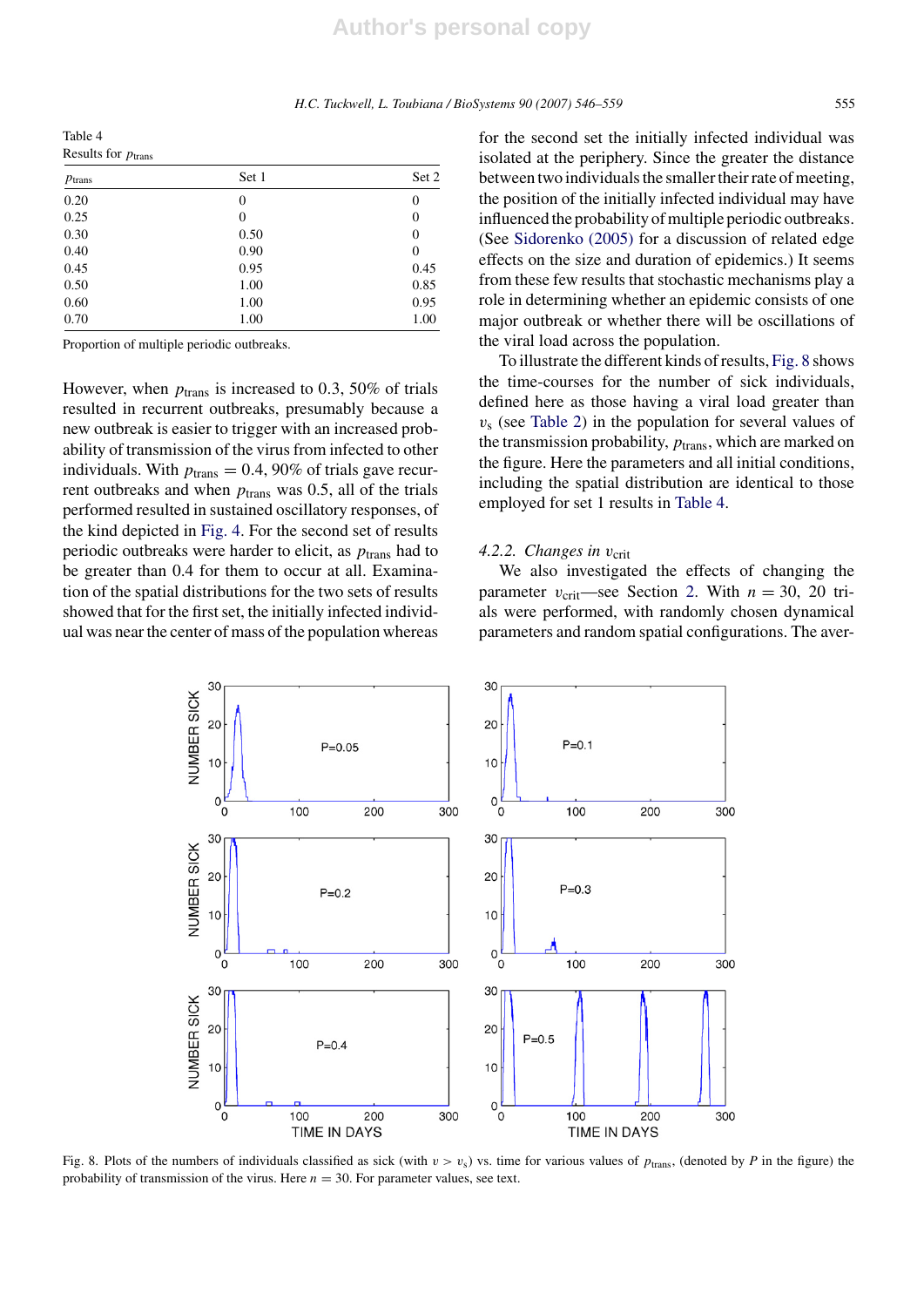age numbers of outbreaks with  $v_{\text{crit}}$  values of 2, 4, 6 and 8 were 2.6, 1.7, 1.1 and 0.9, respectively. This suggests that higher values of  $v_{\text{crit}}$  tend to make multiple outbreaks less likely. In fact, for a given set of parameters, including the whole spatial distribution, there is a critical value of  $v_{\text{crit}}$  above which multiple outbreaks tend not to occur.

# *4.3. Effects of changes in within-host dynamical parameters*

The parameters which govern the within-host dynamics are the means and variances of the  $\lambda_i$ ,  $\mu_i$ ,  $r_i$ ,  $\gamma_i$  and  $\epsilon_i$ ,  $i = 1, \ldots, n$ . To ascertain the effects of greater host immunity and of more aggressive virus, we describe results for the effects of varying the means of two of these five parameters; firstly,  $\lambda_i$ , which describes the strength of effector production and second,  $r_i$ , which describes the growth rates of the virus within the hosts. (Analysis given in Tuckwell and Wan (2000) as well as simulation shows that for several parameters their ratio mainly determines the behaviour of solutions, so increases in one has a similar effect to decreases in the another.)

# 4.3.1. The parameters  $\lambda_i$

Simulations were performed to see the effects of changes in the mean of  $\lambda_i$ , the host intrinsic effector production rates. At the same time contact rates  $\Lambda$  were varied to see the interplay between these parameters. The standard value of the mean  $E[\lambda_i] = 0.5$  and the values 0.4 and 0.5 were also employed. As the mean  $E[\lambda_i]$ varies, the nature of the distribution of critical points changes, with larger  $E[\lambda_i]$  producing less spiral points. The other parameters in these simulations were standard, with  $n = 20$  and  $p<sub>trans</sub> = 0.5$ . The results based on 20 trials are given in Table 5.

It can be seen that when the value of  $E[\lambda_i]$  is small, which indicates poor immune status, multiple outbreaks (affecting the whole population) are relatively easy to elicit. In all cases the trend is clear, that larger val-

Table 5 Effect of changing  $F[\lambda]$ 

| Mean of $\lambda_i$ | Contact rate parameter $\Lambda$ | % multiple outbreaks |
|---------------------|----------------------------------|----------------------|
| 0.4                 | 3                                | 100                  |
| 0.4                 | 2                                | 100                  |
| 0.4                 | 0.5                              | 0                    |
| 0.5                 | 4                                | 80                   |
| 0.5                 | 3                                | 50                   |
| 0.5                 | 2                                | 20                   |
| 0.6                 | 5                                | 50                   |
| 0.6                 | 4                                | 10                   |
| 0.6                 | 3                                | 5                    |



Fig. 9. The effects of changing the mean value of the viral growth rate parameter  $r_i$ . Here the population size is  $n = 50$ . The values of the mean of  $r_i$  are 0.5 (top), 1.0 (middle) and 2.0 (bottom).

ues of  $\Lambda$  promote multiple outbreaks. Even when the immune status is strong with  $E[\lambda_i] = 0.6$ , multiple outbreaks occurred if the contact rate was high enough. Note that the occurrence or not of multiple outbreaks was not strongly influenced by the number of spiral points for  $P_2$ , indicating a stochastic mechanism.

#### *4.3.2. The viral growth rates,* ri

Simulations were performed with  $p_{trans} = 0.5$  for a population of  $n = 50$  in which the mean of the viral growth rates  $r_i$  varied from its standard value of 1 to half this value and double this value. All other parameters had their standard values and several runs were performed for  $0 \le t \le 600$  days. The results for each trial were similar, probably because the distributions of critical points were similar. Typical results are shown in Fig. 9. When the mean  $E[r_i] = 0.5$ , there is only one initial outbreak, affecting the whole population (top graph). In the case  $E[r_i] = 1$ , (the standard value) there are several outbreaks with an interval of a few 100 days between them (middle graph). However, when the mean of  $r_i$  is 2, as in the bottom plot, the frequency of outbreaks increases greatly. The parameter  $E[r_i]$  clearly has a strong influence on the temporal evolution of the disease spread. Mutation to a more virulent form of virus could thus lead to a greater multiplicity of outbreaks.

# **5. Concluding remarks**

The model considered in this article captures some of the features of natural populations in that individuals (human or animals), who are potential hosts for disease producing agents such as bacteria or virus particles,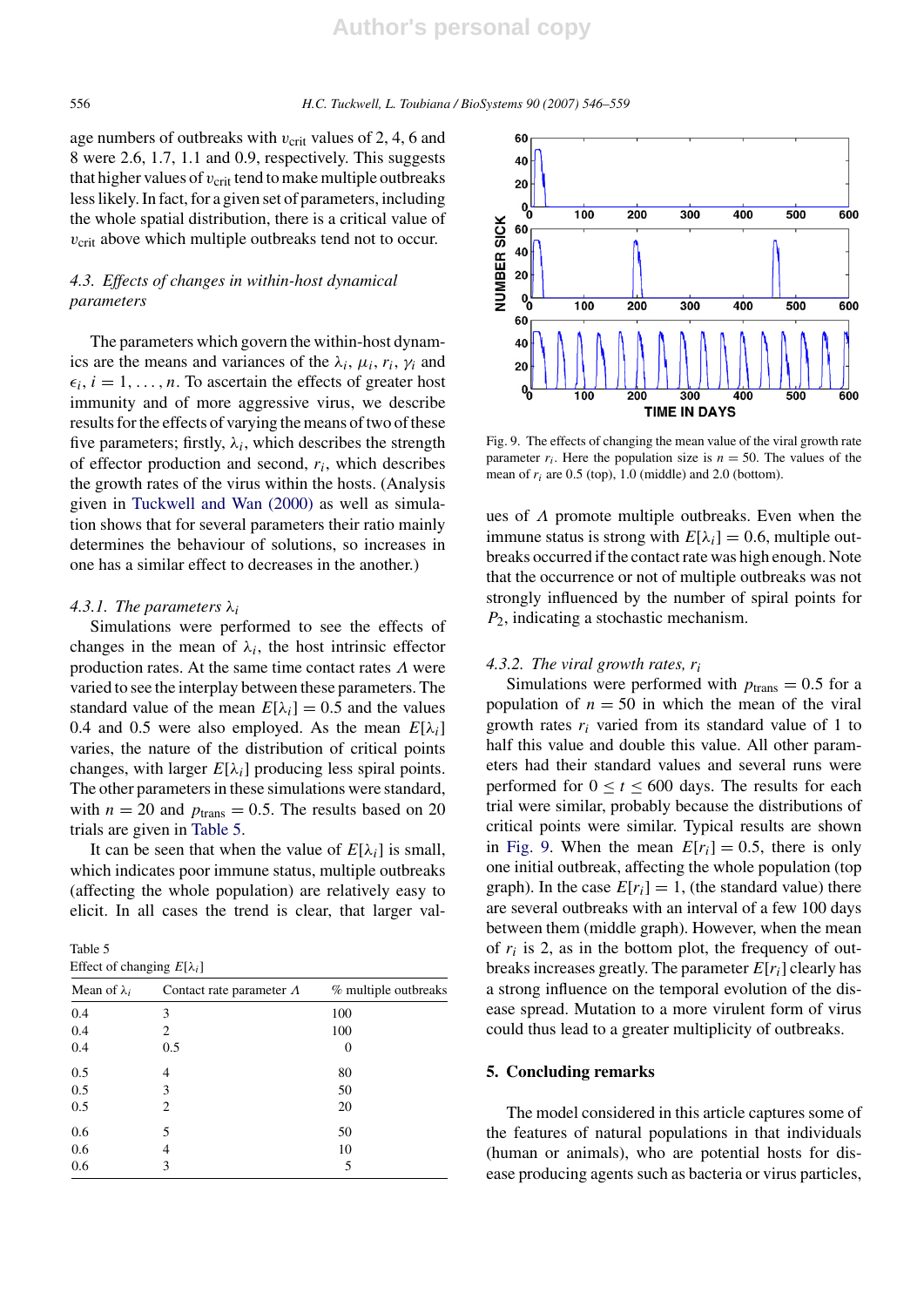are assigned spatial locations and meet other individuals, who may be infected, at random times. It has been assumed that each individual has a home base and his or her interactions with other individuals occur randomly at the event times in Poisson processes whose rates depend on the distances between the home bases. The manner in which locations are chosen could make the model appropriate for certain plant populations. Small-world network effects(Weycker et al., 2005) which may occur in human populations are captured to some degree because any individual may encounter any other individual with a non-zero probability no matter how great the distance between them. As a general rule however, in human and especially animal populations, encounters are on average more likely between individuals the smaller the distance between them, as described by the present model.

The density of the population can be varied and also the contact rates between the individuals. Disease particles are transmitted stochastically from infected to other individuals. The novel feature of our model is that it includes dynamical systems for within-host disease particles (viruses or bacteria) and the host immune response. This has been done in a simple way by using a system of two differential equations which captures the elements of effector-viral or effector-bacterial dynamics. With the use of such models one may distinguish more accurately the spread of various diseases by using appropriate parameters. For example, models for HIV within-host dyamics are well documented (Neumann et al., 1998) and could be used in place of the simple model ((5) and (6)) and could also be made stochastic (Le Corfec and Tuckwell, 1998; Merrill, 2005).

As elaborated on in Section 4, the parameters may be classified into three main types: first, those which determine contact rate; second, those which govern the processes of transmission; and those which determine the within-host disease dynamics being the means and variances of the  $\lambda_i$ ,  $\mu_i$ ,  $r_i$ ,  $\gamma_i$  and  $\epsilon_i$ ,  $i = 1, \ldots, n$ . The number of parameters is thus very large. There are 10 fixed parameters given in Tables 2 and 3,  $\frac{n(n-1)}{2}$  rates of contact, and 10n viral-immune system dynamical parameters—the latter being generated from the 5 means and standard deviations of each of the parameters in Table 1 for each member of the population. Thus each host has an assigned set of parameters so that different hosts will respond to disease agents in a different way. With such a large number of diverse parameters, it is not so simple to find the classically defined basic reproductive ratio  $R_0$  (Anderson and May, 1991; Lloyd and Jansen, 2004) although a more detailed investigation could yield bounds on an estimate as in the large urban simulations (Eubank et al., 2004; Stroud et al., 2006).

We focussed on the occurrence or not of multiple approximately periodic outbreaks and investigated one or more of each class of parameter which seemed to play a role in determining whether single or multiple outbreaks would occur. For the simulations we performed, values of  $p_{trans}$  below 0.3 never gave multiple outbreaks (see Table 4) whereas values equal to or greater than 0.5 could give multiple outbreaks. The parameter  $v_{\text{crit}}$ was also investigated and found to exert considerable control over the multiplicity of outbreaks with a welldefined threshold effect. Another property investigated was population density, and since the area of habitat was fixed, it was sufficient to vary the population size *n*. The main influence of an increase in population density is, if the parameters  $\Lambda$  and  $\alpha$  are left unchanged, to increase the contact rates between hosts. It was found that the probability of a single outbreak, as opposed to multiple outbreaks, dropped rapidly as the population density increased. Similarly, if the parameter  $\Lambda$  increased there was an increase in the likelihood of a multiple outbreak. The natures of the population critical points was found to have some influence, but contact rates seemed to be the more important of these factors: if there were a few or many  $P_2$  spiral points multiple outbreaks occurred if Λ was large enough.

Two of the within-host dynamical parameters were varied and found to have an important influence. First the mean of the intrinsic effector production rate,  $E[\lambda_i]$ was varied to just above and below its standard value. Larger  $E[\lambda_i]$  made it harder, but not impossible if  $\Lambda$ increased, to elicit multiple outbreaks, reflecting stronger immune properties of the host population. Smaller values increased the likelihood of recurring illness across the population. Changes in the mean of  $r_i$ , the withinhost viral production rate had the opposite effects to the corresponding changes in the mean of  $\lambda_i$ . In general, the the mean values of the within-host dynamical systems parameters have been based on a restricted set of values, so it remains to be seen what epidemic behaviour other sets of values will induce. In general such parameters, or their analogues in more detailed models, will be disease-specific. This could accommodate the fact that in some diseases, such as hepatitis C and chickenpox, virus particles persist within hosts for many years. The set of values concentrated on in this paper were based on our earlier work, where non-oscillatory solutions of the differential equations were sought to avoid recurrence of disease by virtue of individual dynamics as opposed to interactive effects.

There are many potentially interesting extensions of the preliminary investigation of the model we have reported here. The path of the spread of infection could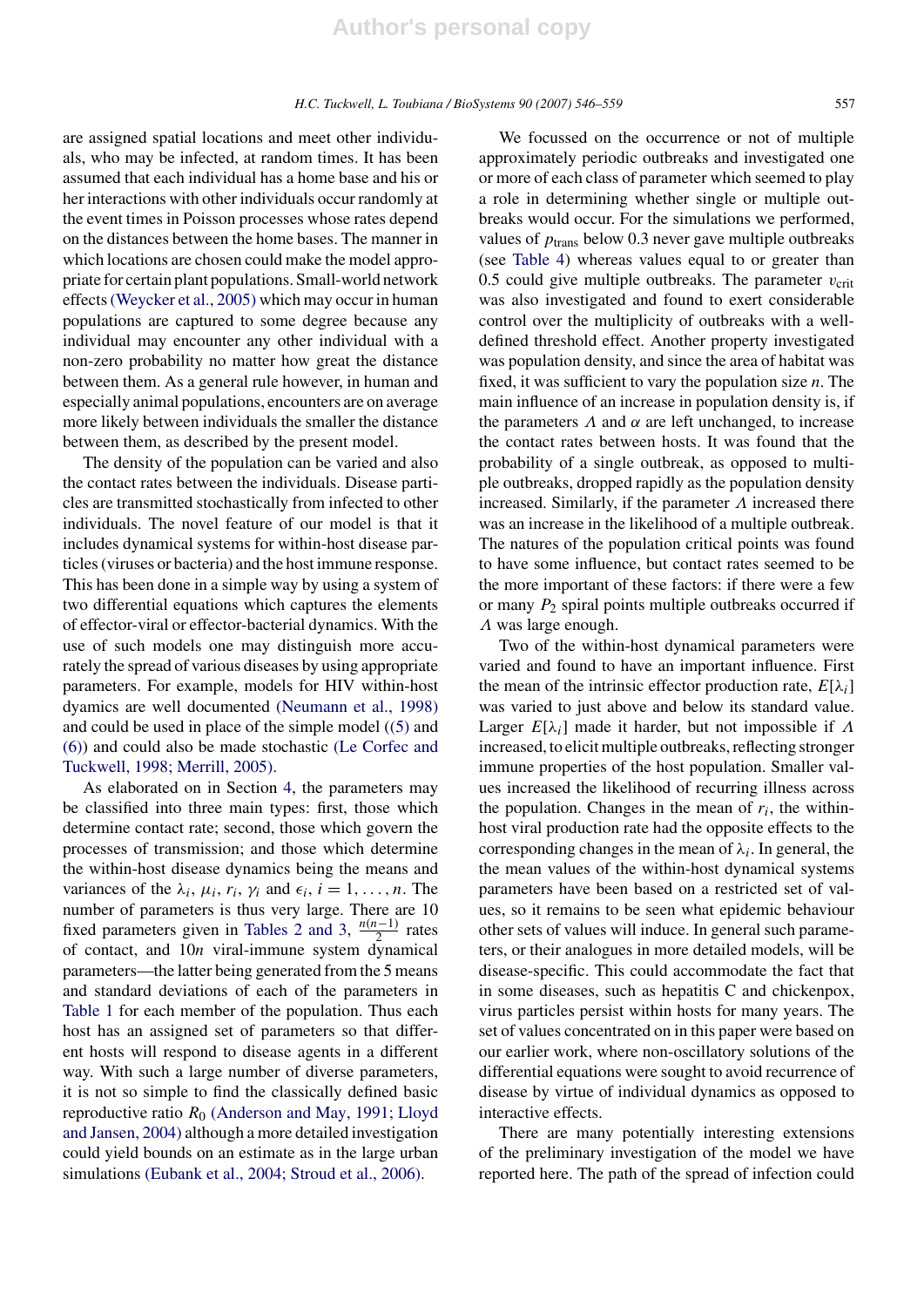be followed graphically and with larger populations the existence of wave-like phenomena could thus be examined. One could examine the effects of randomly arriving disease-bearing immigrants on a population that has settled to an equilibrium situation with sub-threshold viral levels, described as a type (c) response at the beginning of Section 4. In addition, analysis could be performed on the effects of vaccination, quarantine and host deaths. Mutation of the virus to a more contagious form could also be studied by making the parameters  $p_{trans}$  and the within host viral dynamical parameters take on new values for the members of the population who host the new mutant.

# **Acknowledgements**

HCT thanks the Max Planck Institute for financial support and Prof. Dr. Juergen Jost for his kind hospitality. LT acknowledges financial support from A.C.I. Systemes Complexes en Sciences Humaines et Sociales. ` We thank the four anonymous referees whose valuable criticisms and suggestions led to a much improved manuscript.

#### **References**

- Abbey, H., 1952. An examination of the Reed-Frost theory of epidemics. Hum. Biol. 24, 201–233.
- Anderson, R.M., May, R.M., 1991. Infectious Diseases of Humans. Oxford University Press, Oxford.
- Anon., 2006a. Inserm, Sentiweb, November 22, 2006. http://rhone.b3e. jussieu.fr/senti/?module=series.
- Anon., 2006a. World Health Organization, Epidemic and Pandemic Alert and Response, November 22, 2006. http://www.who.int/ csr/sars/country/en/.
- Aparicio, J.P., Capurro, A.F., Castillo-Chavez, C., 2000. Transmission and dynamics of tuberculosis in generalized households. J. Theor. Biol. 206, 327–341.
- Arino, J., Van den Driessche, P., 2003. A multi-city epidemic model. Math. Popul. Stud. 10, 175–193.
- Arino, J., et al., 2005. A multi-species epidemic model with spatial dynamics. Math. Med. Biol. 22, 129–142.
- Arrigoni, F., Pugliese, A., 2002. Limits of a multipatch SIS epidemic model. J. Math. Biol. 45, 419–440.
- Bailey, N.T.J., 1975. The Mathematical Theory of Infectious Diseases and its Application. Griffin, London.
- Bocharov, G.A., 1998. Modelling the dynamics of LCMV infection in mice: conventional and exhaustive CTL responses. J. Theor. Biol. 192, 283–308.
- Bocharov, G.A., Romanyukha, A.A., 1994. Mathematical model of antiviral immune response. III. Influenza A virus infection. J. Theor. Biol. 167, 323–360.
- de la Barrera, C.A., Reyes-Teran, G., 2005. Influenza: forecast for a pandemic. Arch. Med. Res. 36, 628–636.
- Diekmann, O., Heesterbeek, J.A.P., 2000. Mathematical Epidemiology of Infectious Diseases. Wiley, Chichester.
- Eubank, S., Guclu, H., Kumar, V.S., et al., 2004. Modelling disease outbreaks in realistic urban social networks. Nature 429, 181–184.
- Henderson, D.A., Inglesby, T.V., Bartlett, J.G., et al., 1999. Smallpox as a biological weapon. JAMA 281, 2127–2137.
- Hethcote, H.W., 2000. The mathematics of infectious diseases. SIAM Rev. 42, 599–663.
- Isham, V., 2005. Stochastic models for epidemics: current issues and developments. In: Celebrating Statistics; in Honour of David Cox's 80th birthday. Oxford University Press, Oxford.
- Kaplan, E.H., Craft, D.L., Wein, L.M., 2002. Emergency response to a smallpox attack: the case for mass vaccination. Proc. Natl. Acad. Sci. U.S.A. 99, 10935–10942.
- Kermack, W.O., McKendrick, A.G., 1927. Contributions to the mathematical theory of epidemics. Part I. Proc. Roy. Soc. Lond. A115, 700–721.
- Kostova, T., 2007. Persistence of viral infections on the population level explained by an immunoepidemiological model. Math. Biosci. 206, 309–319.
- Le Corfec, E., Tuckwell, H.C., 1998. Variability in early HIV population dynamics. AIDS 12, 960–962.
- Lipsitch, M., Cohen, T., Cooper, B., et al., 2003. Transmission dynamics and control of severe acute respiratory syndrome. Science 300, 1966–1970.
- Lloyd, A.L., Jansen, V.A.A., 2004. Spatiotemporal dynamics of epidemics: synchrony in metapopulation models. Math. Biosci. 188,  $1 - 16$ .
- Longini, I.M., Halloran, M.E., 2005. Strategy for distribution of influenza vaccine to high risk groups and children. Am. J. Epidemiol. 161, 303–306.
- Merrill, S.J., 2005. The stochastic dance of early HIV infection. J. Computat. Appl. Math. 184, 242–257.
- Neumann, A.U., Lam, N.P., Dahari, H., et al., 1998. Hepatitis C viral dynamics in vivo and the antiviral efficacy of interferon- $\alpha$  therapy. Science 282, 103–107.
- Osterholm, M.T., 2005. Preparing for the next pandemic. NEJM 352, 1839–1842.
- Patel, R., Longini, I.M., Halloran, M.E., 2005. Finding optimal vaccination strategies for pandemic influenza using genetic algorithms. J. Theor. Biol. 234, 201–212.
- Pollard, J.H., 1973. Mathematical Models for the Growth of Human Populations. Cambridge University Press, Cambridge.
- Regoes, R.R., Longini, I.M., Feinberg, M.B., Staprans, S.I., 2005. Preclinical assessment of HIV vaccines and microbicides by repeated low-dose virus challenges. PLoS Med. 2, e249.
- Sidorenko, Y., 2005. Mathematical modeling of influenza virus replication in mammalian cells. Doctoral Thesis, University of Magdeburg, Germany.
- Strauss, K., van Zundert, A., Frid, A., Costigliola, V., 2006. Pandemic influenza preparedness: the critical role of the syringe. Vaccine 24, 4874–4882.
- Stroud, P.D., Sydoriak, S.J., Riese, J.M., et al., 2006. Semi-empirical power-law scaling of new infection rate to model epidemics with inhomogeneous mixing. Math. Biosci. 203, 301–318.
- Tuckwell, H.C., 1995. Elementary Applications of Probability Theory: with an Introduction to Stochastic Differential Equations. Chapman and Hall, London.
- Tuckwell, H.C., Wan, F.Y.M., 2000. Nature of equilibria and effects of drug treatments in some simple viral population dynamical models. IMA J. Math. Appl. Med. Biol. 17, 311–327.
- Tuckwell, H.C., Williams, R.J., 2007. Some properties of a simple stochastic epidemic model of SIR type. Math. Biosci. 208, 76–97.